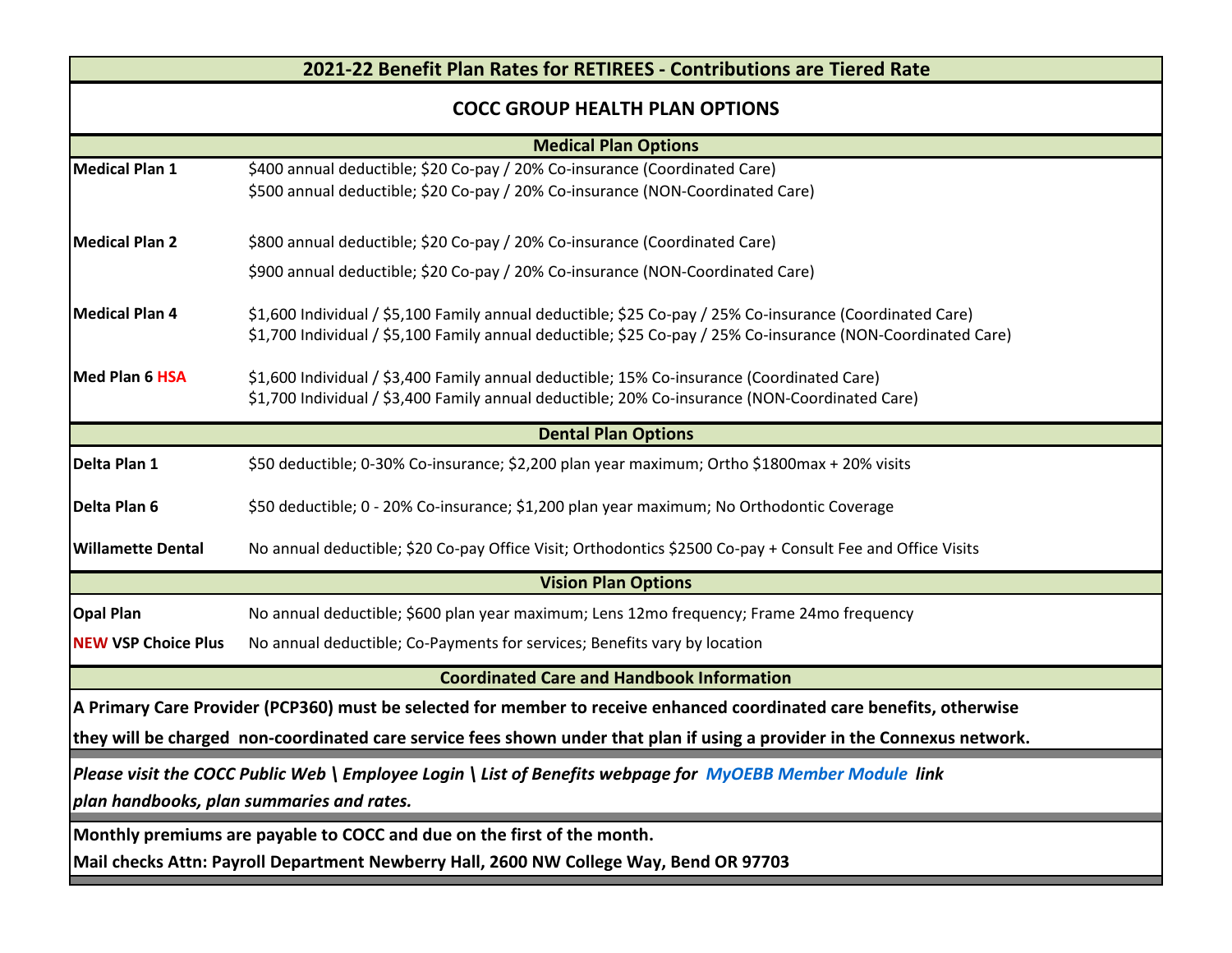|                            |                |                  |                   |               | Medical Plan 1 (\$400 deductible; \$20 co-pay / 20% co-insurance (coordinated care) |                |                  |                   |               |
|----------------------------|----------------|------------------|-------------------|---------------|-------------------------------------------------------------------------------------|----------------|------------------|-------------------|---------------|
|                            | <b>RETIREE</b> | <b>RETIREE +</b> | <b>RETIREE +</b>  |               |                                                                                     | <b>RETIREE</b> | <b>RETIREE +</b> | <b>RETIREE +</b>  |               |
| <b>PLAN TYPE</b>           | <b>ONLY</b>    | <b>SPOUSE</b>    | <b>CHILD(REN)</b> | <b>FAMILY</b> | <b>PLAN TYPE</b>                                                                    | <b>ONLY</b>    | <b>SPOUSE</b>    | <b>CHILD(REN)</b> | <b>FAMILY</b> |
| Medical Plan 1             | \$708.97       | \$1,559.72       | \$1,347.06        |               | \$2,197.84 Medical Plan 1                                                           | \$708.97       | \$1,559.72       | \$1,347.06        | \$2,197.84    |
| Delta Plan 1               | \$65.76        | \$130.29         | \$144.89          |               | \$214.56 Delta Plan 6                                                               | \$43.43        | \$85.96          | \$87.26           | \$133.30      |
| Opal Plan                  | \$23.99        | \$52.73          | \$45.50           |               | \$74.28 Opal Plan                                                                   | \$23.99        | \$52.73          | \$45.50           | \$74.28       |
| <b>Monthly Cost</b>        | \$798.72       | \$1,742.74       | \$1,537.45        |               | \$2,486.68 Monthly Cost                                                             | \$776.39       | \$1,698.41       | \$1,479.82        | \$2,405.42    |
|                            |                |                  |                   |               |                                                                                     |                |                  |                   |               |
| Medical Plan 1             | \$708.97       | \$1,559.72       | \$1,347.06        |               | \$2,197.84 Medical Plan 1                                                           | \$708.97       | \$1,559.72       | \$1,347.06        | \$2,197.84    |
| Delta Plan 1               | \$65.76        | \$130.29         | \$144.89          |               | \$214.56 Delta Plan 6                                                               | \$43.43        | \$85.96          | \$87.26           | \$133.30      |
| <b>NEW VSP Choice Plus</b> | \$16.54        | \$36.41          | \$31.44           |               | \$51.30 NEW VSP Choice Plus                                                         | \$16.54        | \$36.41          | \$31.44           | \$51.30       |
| <b>Monthly Cost</b>        | \$791.27       | \$1,726.42       | \$1,523.39        |               | \$2,463.70 Monthly Cost                                                             | \$768.94       | \$1,682.09       | \$1,465.76        | \$2,382.44    |
| Medical Plan 1             | \$708.97       | \$1,559.72       | \$1,347.06        |               | \$2,197.84 Medical Plan 1                                                           | \$708.97       | \$1,559.72       | \$1,347.06        | \$2,197.84    |
| <b>Willamette Dental</b>   | \$46.60        | \$93.20          | \$99.27           |               | \$148.91 Willamette Dental                                                          | \$46.60        | \$93.20          | \$99.27           | \$148.91      |
| Opal Plan                  | \$23.99        | \$52.73          | \$45.50           |               | \$74.28 NEW VSP Choice Plus                                                         | \$16.54        | \$36.41          | \$31.44           | \$51.30       |
| <b>Monthly Cost</b>        | \$779.56       | \$1,705.65       | \$1,491.83        |               | \$2,421.03 Monthly Cost                                                             | \$772.11       | \$1,689.33       | \$1,477.77        | \$2,398.05    |
|                            |                |                  |                   |               |                                                                                     |                |                  |                   |               |
| Medical Plan 1             | \$708.97       | \$1,559.72       | \$1,347.06        |               | \$2,197.84 Medical Plan 1                                                           | \$708.97       | \$1,559.72       | \$1,347.06        | \$2,197.84    |
| Delta Plan 1               | \$65.76        | \$130.29         | \$144.89          |               | \$214.56 Delta Plan 6                                                               | \$43.43        | \$85.96          | \$87.26           | \$133.30      |
| No Vision Plan             | \$0.00         | \$0.00           | \$0.00            |               | \$0.00 No Vision Plan                                                               | \$0.00         | \$0.00           | \$0.00            | \$0.00        |
| <b>Monthly Cost</b>        | \$774.73       | \$1,690.01       | \$1,491.95        |               | \$2,412.40 Monthly Cost                                                             | \$752.40       | \$1,645.68       | \$1,434.32        | \$2,331.14    |
| Medical Plan 1             | \$708.97       | \$1,559.72       | \$1,347.06        | \$2,197.84    |                                                                                     |                |                  |                   |               |
| <b>Willamette Dental</b>   | \$46.60        | \$93.20          | \$99.27           | \$148.91      |                                                                                     |                |                  |                   |               |
| No Vision Plan             | \$0.00         | \$0.00           | \$0.00            | \$0.00        |                                                                                     |                |                  |                   |               |
| <b>Monthly Cost</b>        | \$755.57       | \$1,652.92       | \$1,446.33        | \$2,346.75    |                                                                                     |                |                  |                   |               |
|                            |                |                  |                   |               |                                                                                     |                |                  |                   |               |
| Medical Plan 1             | \$708.97       | \$1,559.72       | \$1,347.06        |               | \$2,197.84 Medical Plan 1                                                           | \$708.97       | \$1,559.72       | \$1,347.06        | \$2,197.84    |
| No Dental Plan             | \$0.00         | \$0.00           | \$0.00            |               | \$0.00 No Dental Plan                                                               | \$0.00         | \$0.00           | \$0.00            | \$0.00        |
| Opal Plan                  | \$23.99        | \$52.73          | \$45.50           |               | \$74.28 NEW VSP Choice Plus                                                         | \$16.54        | \$36.41          | \$31.44           | \$51.30       |
| <b>Monthly Cost</b>        | \$732.96       | \$1,612.45       | \$1,392.56        |               | \$2,272.12 Monthly Cost                                                             | \$725.51       | \$1,596.13       | \$1,378.50        | \$2,249.14    |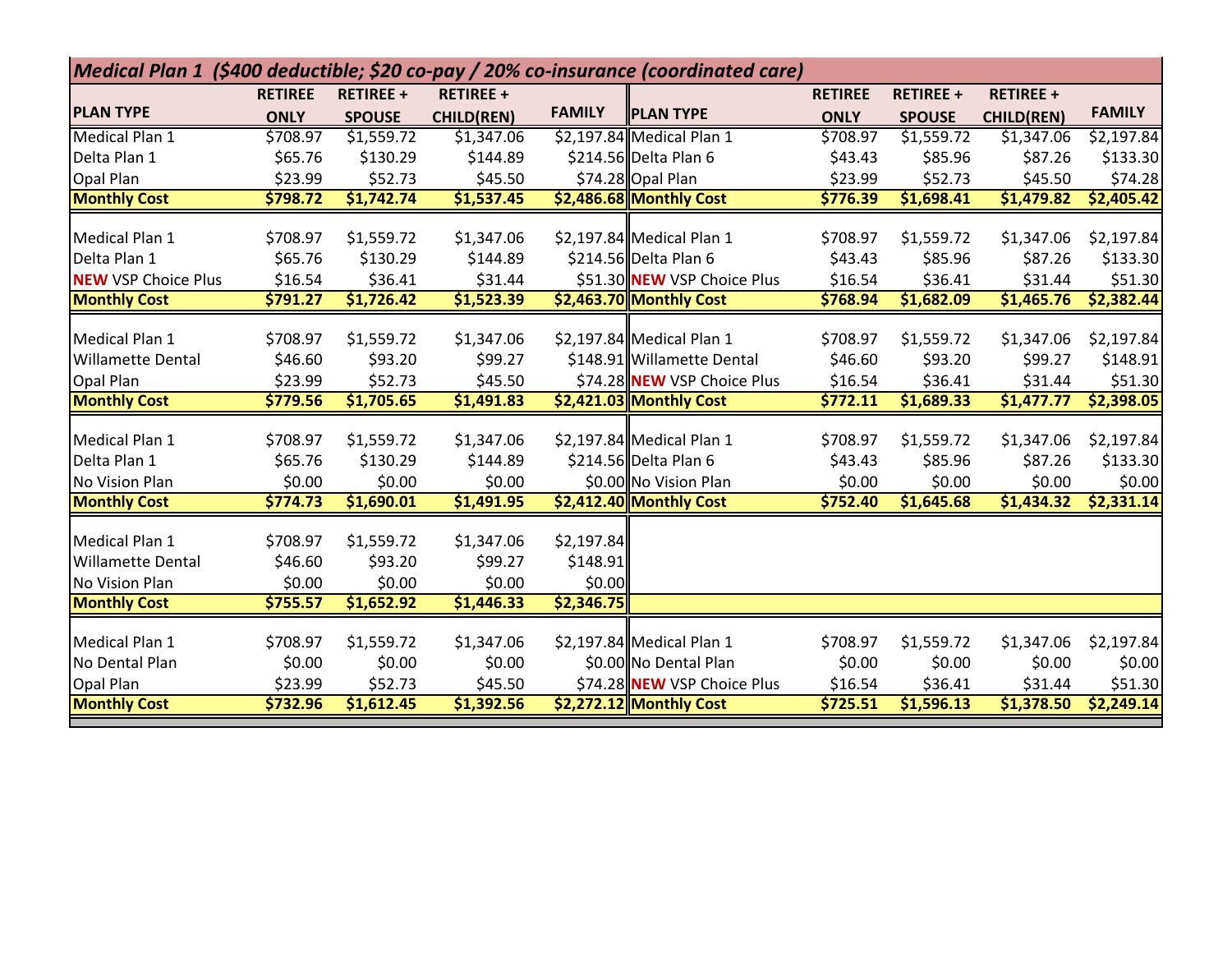|                                       |                    |                      |                      |                      | Medical Plan 2 (\$800 deductible; \$20 co-pay / 20% co-insurance (coordinated care) |                |                  |                   |                        |
|---------------------------------------|--------------------|----------------------|----------------------|----------------------|-------------------------------------------------------------------------------------|----------------|------------------|-------------------|------------------------|
|                                       | <b>RETIREE</b>     | <b>RETIREE +</b>     | <b>RETIREE +</b>     |                      |                                                                                     | <b>RETIREE</b> | <b>RETIREE +</b> | <b>RETIREE +</b>  |                        |
| <b>PLAN TYPE</b>                      | <b>ONLY</b>        | <b>SPOUSE</b>        | <b>CHILD(REN)</b>    | <b>FAMILY</b>        | <b>PLAN TYPE</b>                                                                    | <b>ONLY</b>    | <b>SPOUSE</b>    | <b>CHILD(REN)</b> | <b>FAMILY</b>          |
| <b>Medical Plan 2</b>                 | \$659.56           | \$1,451.04           | \$1,253.20           |                      | \$2,044.69 Medical Plan 2                                                           | \$659.56       | \$1,451.04       | \$1,253.20        | \$2,044.69             |
| Delta Plan 1                          | \$65.76            | \$130.29             | \$144.89             |                      | \$214.56 Delta Plan 6                                                               | \$43.43        | \$85.96          | \$87.26           | \$133.30               |
| <b>Opal Plan</b>                      | \$23.99            | \$52.73              | \$45.50              |                      | \$74.28 Opal Plan                                                                   | \$23.99        | \$52.73          | \$45.50           | \$74.28                |
| <b>Monthly Cost</b>                   | \$749.31           | \$1,634.06           | \$1,443.59           |                      | \$2,333.53 Monthly Cost                                                             | \$726.98       | \$1,589.73       | \$1,385.96        | \$2,252.27             |
| <b>Medical Plan 2</b>                 | \$659.56           | \$1,451.04           | \$1,253.20           |                      | \$2,044.69 Medical Plan 2                                                           | \$659.56       | \$1,451.04       | \$1,253.20        | \$2,044.69             |
| Delta Plan 1                          | \$65.76            | \$130.29             | \$144.89             |                      | \$214.56 Delta Plan 6                                                               | \$43.43        | \$85.96          | \$87.26           | \$133.30               |
| <b>NEW VSP Choice Plus</b>            | \$16.54            | \$36.41              | \$31.44              |                      | \$51.30 NEW VSP Choice Plus                                                         | \$16.54        | \$36.41          | \$31.44           | \$51.30                |
| <b>Monthly Cost</b>                   | \$741.86           | \$1,617.74           | \$1,429.53           |                      | \$2,310.55 Monthly Cost                                                             | \$719.53       | \$1,573.41       | \$1,371.90        | \$2,229.29             |
|                                       |                    |                      |                      |                      |                                                                                     |                |                  |                   |                        |
| <b>Medical Plan 2</b>                 | \$659.56           | \$1,451.04           | \$1,253.20           |                      | \$2,044.69 Medical Plan 2                                                           | \$659.56       | \$1,451.04       | \$1,253.20        | \$2,044.69             |
| <b>Willamette Dental</b>              | \$46.60            | \$93.20              | \$99.27              |                      | \$148.91 Willamette Dental                                                          | \$46.60        | \$93.20          | \$99.27           | \$148.91               |
| Opal Plan                             | \$23.99            | \$52.73              | \$45.50              |                      | \$74.28 NEW VSP Choice Plus                                                         | \$16.54        | \$36.41          | \$31.44           | \$51.30                |
| <b>Monthly Cost</b>                   | \$730.15           | \$1,596.97           | \$1,397.97           |                      | \$2,267.88 Monthly Cost                                                             | \$722.70       | \$1,580.65       | \$1,383.91        | $\overline{$2,244.90}$ |
| <b>Medical Plan 2</b>                 | \$659.56           | \$1,451.04           | \$1,253.20           |                      | \$2,044.69 Medical Plan 2                                                           | \$659.56       | \$1,451.04       | \$1,253.20        | \$2,044.69             |
| Delta Plan 1                          | \$65.76            | \$130.29             | \$144.89             |                      | \$214.56 Delta Plan 6                                                               | \$43.43        | \$85.96          | \$87.26           | \$133.30               |
| No Vision Plan                        | \$0.00             | \$0.00               | \$0.00               |                      | \$0.00 No Vision Plan                                                               | \$0.00         | \$0.00           | \$0.00            | \$0.00                 |
| <b>Monthly Cost</b>                   | \$725.32           | \$1,581.33           | \$1,398.09           |                      | \$2,259.25 Monthly Cost                                                             | \$702.99       | \$1,537.00       | \$1,340.46        | \$2,177.99             |
| <b>Medical Plan 2</b>                 | \$659.56           | \$1,451.04           | \$1,253.20           | \$2,044.69           |                                                                                     |                |                  |                   |                        |
| <b>Willamette Dental</b>              | \$46.60            | \$93.20              | \$99.27              | \$148.91             |                                                                                     |                |                  |                   |                        |
|                                       |                    |                      |                      |                      |                                                                                     |                |                  |                   |                        |
| No Vision Plan<br><b>Monthly Cost</b> | \$0.00<br>\$706.16 | \$0.00<br>\$1,544.24 | \$0.00<br>\$1,352.47 | \$0.00<br>\$2,193.60 |                                                                                     |                |                  |                   |                        |
|                                       |                    |                      |                      |                      |                                                                                     |                |                  |                   |                        |
| <b>Medical Plan 2</b>                 | \$659.56           | \$1,451.04           | \$1,253.20           |                      | \$2,044.69 Medical Plan 2                                                           | \$659.56       | \$1,451.04       | \$1,253.20        | \$2,044.69             |
| No Dental Plan                        | \$0.00             | \$0.00               | \$0.00               |                      | \$0.00 No Dental Plan                                                               | \$0.00         | \$0.00           | \$0.00            | \$0.00                 |
| Opal Plan                             | \$23.99            | \$52.73              | \$45.50              |                      | \$74.28 NEW VSP Choice Plus                                                         | \$16.54        | \$36.41          | \$31.44           | \$51.30                |
| <b>Monthly Cost</b>                   | \$683.55           | \$1,503.77           | \$1,298.70           |                      | \$2,118.97 Monthly Cost                                                             | \$676.10       | \$1,487.45       | \$1,284.64        | 52,095.99              |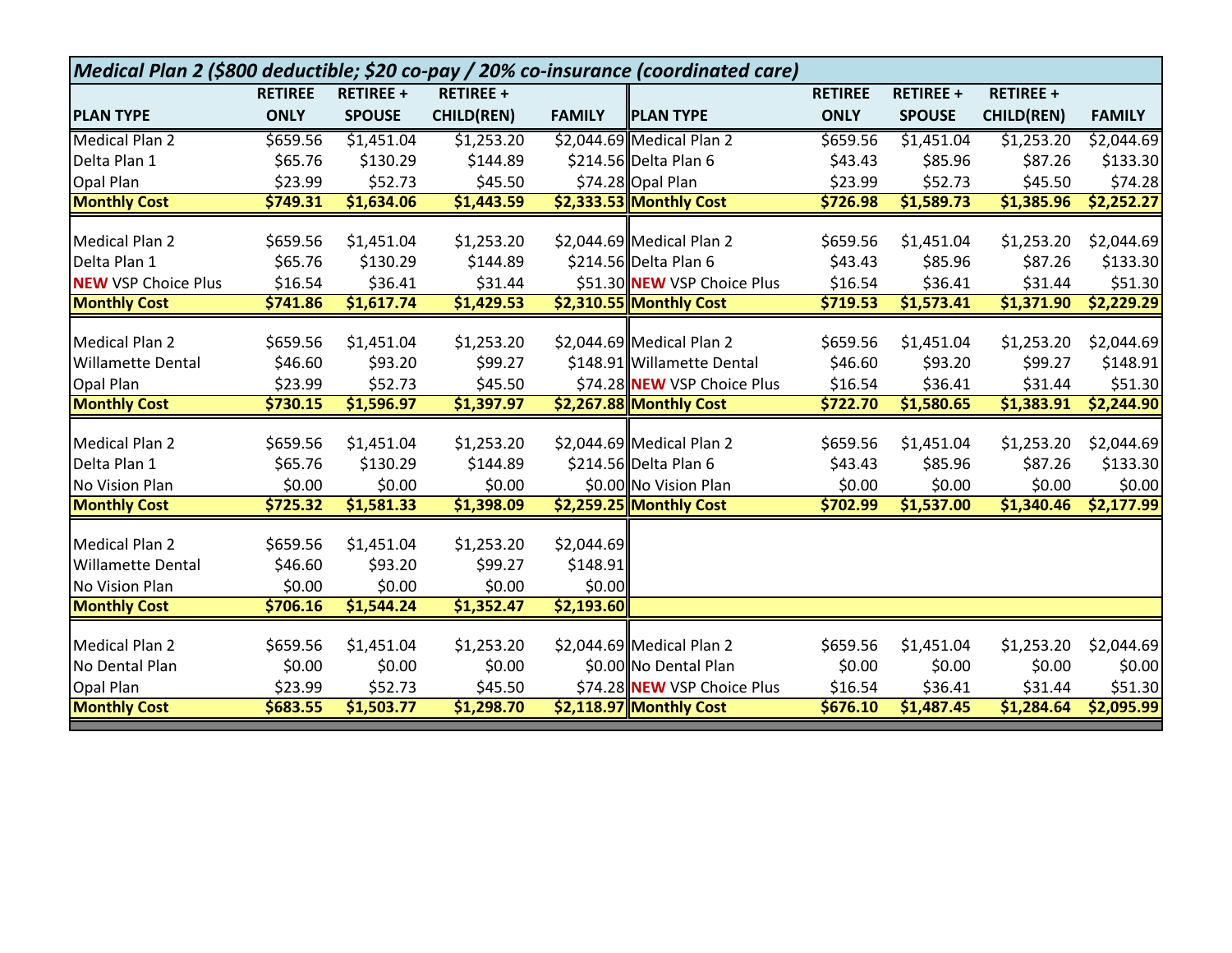| Medical Plan 4 (\$1600 Single or \$5,100 Family deductible; \$25 co-pay / 20% co-insurance (coordinated care) |                |                  |                   |               |                             |                |                  |                   |               |
|---------------------------------------------------------------------------------------------------------------|----------------|------------------|-------------------|---------------|-----------------------------|----------------|------------------|-------------------|---------------|
|                                                                                                               | <b>RETIREE</b> | <b>RETIREE +</b> | <b>RETIREE +</b>  |               |                             | <b>RETIREE</b> | <b>RETIREE +</b> | <b>RETIREE +</b>  |               |
| <b>PLAN TYPE</b>                                                                                              | <b>ONLY</b>    | <b>SPOUSE</b>    | <b>CHILD(REN)</b> | <b>FAMILY</b> | <b>PLAN TYPE</b>            | <b>ONLY</b>    | <b>SPOUSE</b>    | <b>CHILD(REN)</b> | <b>FAMILY</b> |
| <b>Medical Plan 4</b>                                                                                         | \$588.41       | \$1,294.50       | \$1,118.00        |               | \$1,824.11 Medical Plan 4   | \$588.41       | \$1,294.50       | \$1,118.00        | \$1,824.11    |
| Delta Plan 1                                                                                                  | \$65.76        | \$130.29         | \$144.89          |               | \$214.56 Delta Plan 6       | \$43.43        | \$85.96          | \$87.26           | \$133.30      |
| <b>Opal Plan</b>                                                                                              | \$23.99        | \$52.73          | \$45.50           |               | \$74.28 Opal Plan           | \$23.99        | \$52.73          | \$45.50           | \$74.28       |
| <b>Monthly Cost</b>                                                                                           | \$678.16       | \$1,477.52       | \$1,308.39        |               | \$2,112.95 Monthly Cost     | \$655.83       | \$1,433.19       | \$1,250.76        | \$2,031.69    |
| <b>Medical Plan 4</b>                                                                                         | \$588.41       | \$1,294.50       | \$1,118.00        |               | \$1,824.11 Medical Plan 4   | \$588.41       | \$1,294.50       | \$1,118.00        | \$1,824.11    |
| Delta Plan 1                                                                                                  | \$65.76        | \$130.29         | \$144.89          |               | \$214.56 Delta Plan 6       | \$43.43        | \$85.96          | \$87.26           | \$133.30      |
| <b>NEW VSP Choice Plus</b>                                                                                    | \$16.54        | \$36.41          | \$31.44           |               | \$51.30 NEW VSP Choice Plus | \$16.54        | \$36.41          | \$31.44           | \$51.30       |
| <b>Monthly Cost</b>                                                                                           | \$670.71       | \$1,461.20       | \$1,294.33        |               | \$2,089.97 Monthly Cost     | \$648.38       | \$1,416.87       | \$1,236.70        | \$2,008.71    |
| Medical Plan 4                                                                                                |                |                  |                   |               |                             |                |                  |                   |               |
|                                                                                                               | \$588.41       | \$1,294.50       | \$1,118.00        |               | \$1,824.11 Medical Plan 4   | \$588.41       | \$1,294.50       | \$1,118.00        | \$1,824.11    |
| <b>Willamette Dental</b>                                                                                      | \$46.60        | \$93.20          | \$99.27           |               | \$148.91 Willamette Dental  | \$46.60        | \$93.20          | \$99.27           | \$148.91      |
| Opal Plan                                                                                                     | \$23.99        | \$52.73          | \$45.50           |               | \$74.28 NEW VSP Choice Plus | \$16.54        | \$36.41          | \$31.44           | \$51.30       |
| <b>Monthly Cost</b>                                                                                           | \$659.00       | \$1,440.43       | \$1,262.77        |               | \$2,047.30 Monthly Cost     | \$651.55       | \$1,424.11       | \$1,248.71        | \$2,024.32    |
| Medical Plan 4                                                                                                | \$588.41       | \$1,294.50       | \$1,118.00        |               | \$1,824.11 Medical Plan 4   | \$588.41       | \$1,294.50       | \$1,118.00        | \$1,824.11    |
| Delta Plan 1                                                                                                  | \$65.76        | \$130.29         | \$144.89          |               | \$214.56 Delta Plan 6       | \$43.43        | \$85.96          | \$87.26           | \$133.30      |
| No Vision Plan                                                                                                | \$0.00         | \$0.00           | \$0.00            |               | \$0.00 No Vision Plan       | \$0.00         | \$0.00           | \$0.00            | \$0.00        |
| <b>Monthly Cost</b>                                                                                           | \$654.17       | \$1,424.79       | \$1,262.89        |               | \$2,038.67 Monthly Cost     | \$631.84       | \$1,380.46       | \$1,205.26        | \$1,957.41    |
| Medical Plan 4                                                                                                | \$588.41       | \$1,294.50       | \$1,118.00        | \$1,824.11    |                             |                |                  |                   |               |
| <b>Willamette Dental</b>                                                                                      | \$46.60        | \$93.20          | \$99.27           | \$148.91      |                             |                |                  |                   |               |
| No Vision Plan                                                                                                | \$0.00         | \$0.00           | \$0.00            | \$0.00        |                             |                |                  |                   |               |
| <b>Monthly Cost</b>                                                                                           | \$635.01       | \$1,387.70       | \$1,217.27        | \$1,973.02    |                             |                |                  |                   |               |
|                                                                                                               |                |                  |                   |               |                             |                |                  |                   |               |
| Medical Plan 4                                                                                                | \$588.41       | \$1,294.50       | \$1,118.00        |               | \$1,824.11 Medical Plan 4   | \$588.41       | \$1,294.50       | \$1,118.00        | \$1,824.11    |
| No Dental Plan                                                                                                | \$0.00         | \$0.00           | \$0.00            |               | \$0.00 No Dental Plan       | \$0.00         | \$0.00           | \$0.00            | \$0.00        |
| Opal Plan                                                                                                     | \$23.99        | \$52.73          | \$45.50           |               | \$74.28 NEW VSP Choice Plus | \$16.54        | \$36.41          | \$31.44           | \$51.30       |
| <b>Monthly Cost</b>                                                                                           | \$612.40       | \$1,347.23       | \$1,163.50        |               | \$1,898.39 Monthly Cost     | \$604.95       | \$1,330.91       | 51,149.44         | \$1,875.41    |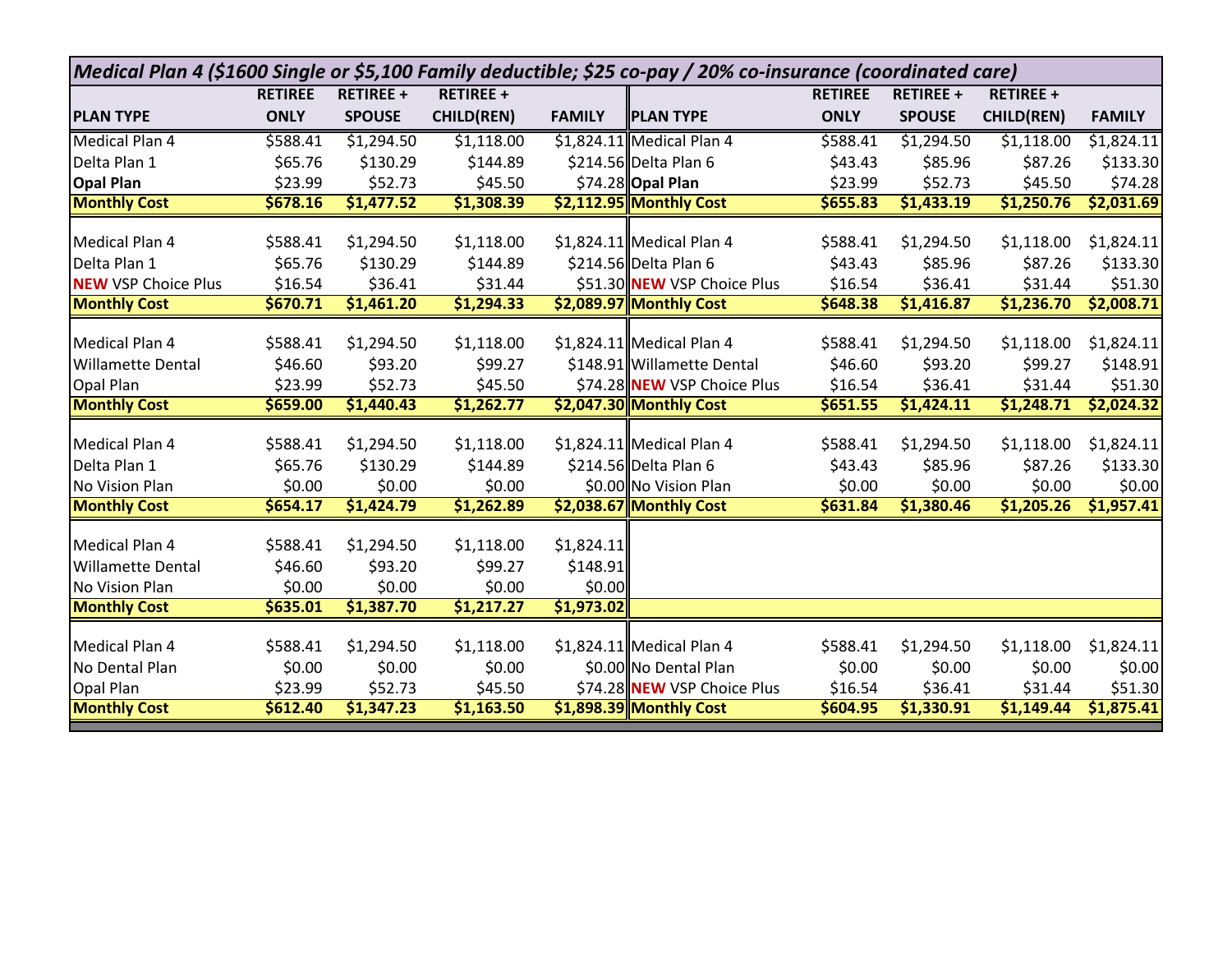| Medical Plan 6 HSA Compatible (\$1600 Ind / \$3400 Fam deductible; 15% coinsurance (coordinated care) |                     |                       |                       |               |                             |                     |                       |                       |                       |
|-------------------------------------------------------------------------------------------------------|---------------------|-----------------------|-----------------------|---------------|-----------------------------|---------------------|-----------------------|-----------------------|-----------------------|
|                                                                                                       | <b>RETIREE</b>      | <b>RETIREE +</b>      | <b>RETIREE +</b>      |               |                             | <b>RETIREE</b>      | <b>RETIREE +</b>      | <b>RETIREE +</b>      |                       |
| <b>PLAN TYPE</b>                                                                                      | <b>ONLY</b>         | <b>SPOUSE</b>         | <b>CHILD(REN)</b>     | <b>FAMILY</b> | <b>PLAN TYPE</b>            | <b>ONLY</b>         | <b>SPOUSE</b>         | <b>CHILD(REN)</b>     | <b>FAMILY</b>         |
| Medical Plan 6                                                                                        | \$557.18            | \$1,225.80            | \$1,058.67            |               | \$1,727.30 Medical Plan 6   | \$557.18            | \$1,225.80            | \$1,058.67            | \$1,727.30            |
| Delta Plan 1                                                                                          | \$65.76             | \$130.29              | \$144.89              |               | \$214.56 Delta Plan 6       | \$43.43             | \$85.96               | \$87.26               | \$133.30              |
| Opal Plan                                                                                             | \$23.99             | \$52.73               | \$45.50               |               | \$74.28 Opal Plan           | \$23.99             | \$52.73               | \$45.50               | \$74.28               |
| <b>Monthly Cost</b>                                                                                   | \$646.93            | \$1,408.82            | \$1,249.06            |               | \$2,016.14 Monthly Cost     | \$624.60            | \$1,364.49            | 51,191.43             | \$1,934.88            |
| Medical Plan 6                                                                                        | \$557.18            | \$1,225.80            | \$1,058.67            |               | \$1,727.30 Medical Plan 6   | \$557.18            | \$1,225.80            | \$1,058.67            | \$1,727.30            |
| Delta Plan 1                                                                                          | \$65.76             | \$130.29              | \$144.89              |               | \$214.56 Delta Plan 6       | \$43.43             | \$85.96               | \$87.26               | \$133.30              |
| <b>NEW VSP Choice Plus</b>                                                                            |                     |                       |                       |               | \$51.30 NEW VSP Choice Plus |                     |                       |                       |                       |
| <b>Monthly Cost</b>                                                                                   | \$16.54<br>\$639.48 | \$36.41<br>\$1,392.50 | \$31.44<br>\$1,235.00 |               | \$1,993.16 Monthly Cost     | \$16.54<br>\$617.15 | \$36.41<br>\$1,348.17 | \$31.44<br>\$1,177.37 | \$51.30<br>\$1,911.90 |
|                                                                                                       |                     |                       |                       |               |                             |                     |                       |                       |                       |
| Medical Plan 6                                                                                        | \$557.18            | \$1,225.80            | \$1,058.67            |               | \$1,727.30 Medical Plan 6   | \$557.18            | \$1,225.80            | \$1,058.67            | \$1,727.30            |
| <b>Willamette Dental</b>                                                                              | \$46.60             | \$93.20               | \$99.27               |               | \$148.91 Willamette Dental  | \$46.60             | \$93.20               | \$99.27               | \$148.91              |
| <b>Opal Plan</b>                                                                                      | \$23.99             | \$52.73               | \$45.50               |               | \$74.28 NEW VSP Choice Plus | \$16.54             | \$36.41               | \$31.44               | \$51.30               |
| <b>Monthly Cost</b>                                                                                   | \$627.77            | \$1,371.73            | \$1,203.44            |               | \$1,950.49 Monthly Cost     | \$620.32            | \$1,355.41            | 51,189.38             | \$1,927.51            |
|                                                                                                       |                     |                       |                       |               |                             |                     |                       |                       |                       |
| Medical Plan 6                                                                                        | \$557.18            | \$1,225.80            | \$1,058.67            |               | \$1,727.30 Medical Plan 6   | \$557.18            | \$1,225.80            | \$1,058.67            | \$1,727.30            |
| Delta Plan 1                                                                                          | \$65.76             | \$130.29              | \$144.89              |               | \$214.56 Delta Plan 6       | \$43.43             | \$85.96               | \$87.26               | \$133.30              |
| No Vision Plan                                                                                        | \$0.00              | \$0.00                | \$0.00                |               | \$0.00 No Vision Plan       | \$0.00              | \$0.00                | \$0.00                | \$0.00                |
| <b>Monthly Cost</b>                                                                                   | \$622.94            | \$1,356.09            | \$1,203.56            |               | \$1,941.86 Monthly Cost     | \$600.61            | \$1,311.76            | \$1,145.93            | \$1,860.60            |
| Medical Plan 6                                                                                        | \$557.18            | \$1,225.80            | \$1,058.67            | \$1,727.30    |                             |                     |                       |                       |                       |
| <b>Willamette Dental</b>                                                                              | \$46.60             | \$93.20               | \$99.27               | \$148.91      |                             |                     |                       |                       |                       |
| <b>No Vision Plan</b>                                                                                 | \$0.00              | \$0.00                | \$0.00                | \$0.00        |                             |                     |                       |                       |                       |
| <b>Monthly Cost</b>                                                                                   | \$603.78            | \$1,319.00            | \$1,157.94            | \$1,876.21    |                             |                     |                       |                       |                       |
|                                                                                                       |                     |                       |                       |               |                             |                     |                       |                       |                       |
| Medical Plan 6                                                                                        | \$557.18            | \$1,225.80            | \$1,058.67            |               | \$1,727.30 Medical Plan 6   | \$557.18            | \$1,225.80            | \$1,058.67            | \$1,727.30            |
| No Dental Plan                                                                                        | \$0.00              | \$0.00                | \$0.00                |               | \$0.00 No Dental Plan       | \$0.00              | \$0.00                | \$0.00                | \$0.00                |
| Opal Plan                                                                                             | \$23.99             | \$52.73               | \$45.50               |               | \$74.28 NEW VSP Choice Plus | \$16.54             | \$36.41               | \$31.44               | \$51.30               |
| <b>Monthly Cost</b>                                                                                   | \$581.17            | \$1,278.53            | \$1,104.17            |               | \$1,801.58 Monthly Cost     | \$573.72            | \$1,262.21            | 51,090.11             | \$1,778.60            |